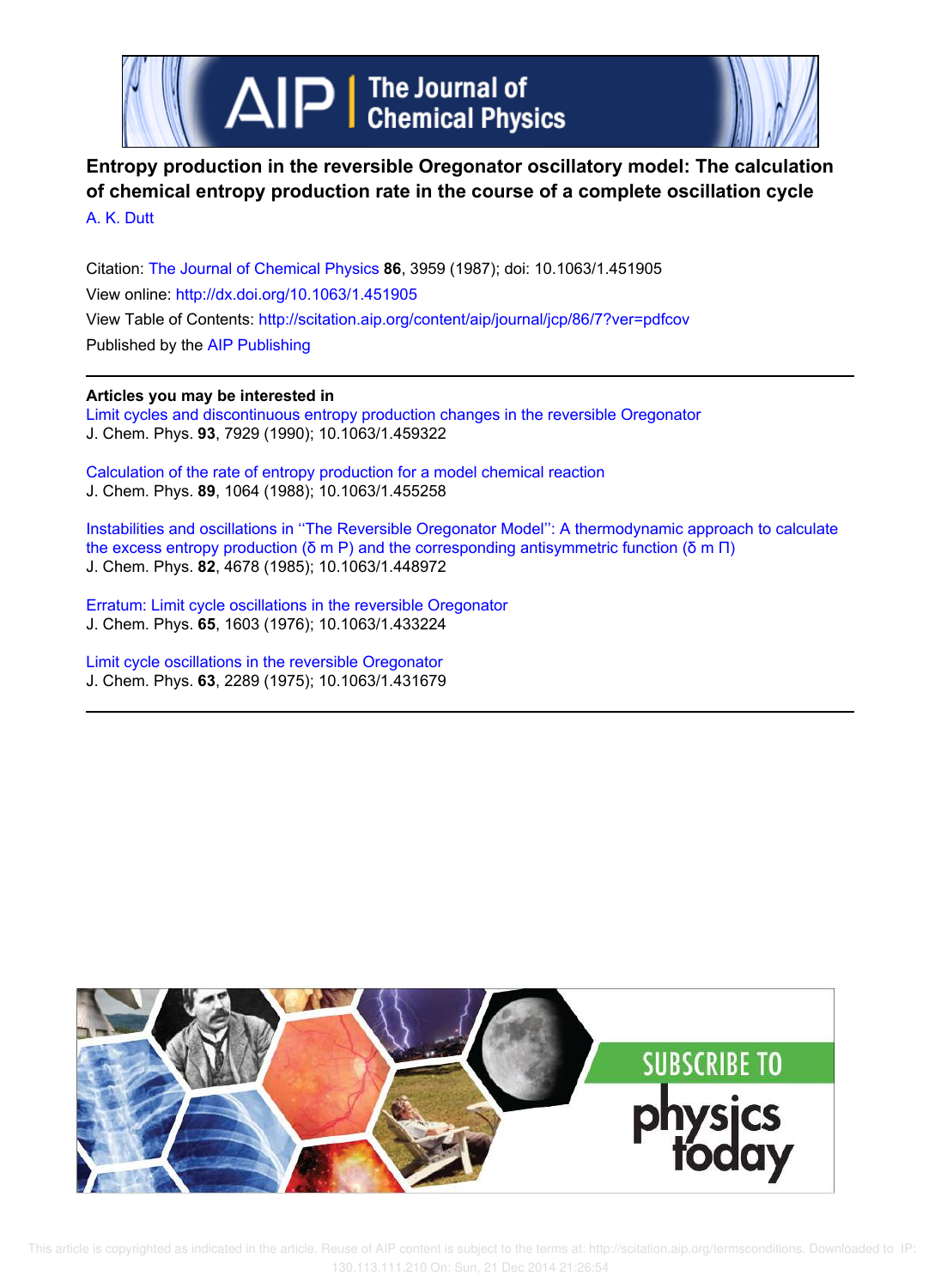# **Entropy production in the reversible Oregonator oscillatory model: The calculation of chemical entropy production rate in the course of a complete oscillation cycle**

A. K. Dutt

*Physical Chemistry Division, Calcutta University,* 92 *A.P.* C *Road, Calcutta* 7()(}()()9, *India* 

(Received 10 September 1986; accepted 23 December 1986)

Field expanded the five step Oregonator model of the oscillatory Belousov-Zhabotinskii reaction by introducing reversibility into the various steps. The present work involves the calculation of entropy flow  $(\phi[S])$  and entropy production  $(P[S])$  in a specially designed reversible Oregonator. Entropy flow due to thermostatic temperature control and the osmotic transport of the reactants  $(A,B)$  and product  $(P)$  into and out of the reactor has been considered. Entropy production (e.p.) due to mixing of the reactants and product, diffusion of the intermediates  $(X, Y, and Z)$ , and most importantly the chemical reactions has been considered. An attempt has been made to calculate the e.p. of the model using the results obtained by Field by numerical integration of the appropriate stiff kinetic differential equations. The following new results are obtained: (a) Limit cycle traces of e.p. against concentration of the oscillatory intermediates have been constructed. (b) The model resides on the low e.p. branch for about 97% of the total oscillation period and then switches to the high e.p. branch accompanied by about  $10^5$ -fold increase of the value. (c) The time average of e.p. is obtained for a complete cycle and is compared with the value at the true unstable steady state.

## I. **INTRODUCTION**

The Field, Körös, and Noves<sup>1</sup> (FKN) mechanism of the Belousov-Zhabotinskii<sup>2</sup> (BZ) reaction is the most highly developed of those of the several oscillatory chemical reactions understood so far. Field and Noves<sup>3</sup> abstracted a skeletonized version which retains most of the important features of the complete FKN mechanism. They referred to this model as the "Oregonator." Field<sup>4</sup> considered the case in which the reactions of the Oregonator steps are reversible as it is a more realistic representation of the chemistry involved and increases the confidence about the success of this oscillatory kinetic model.

In the BZ reaction, malonic acid (MA) is oxidized by potassium bromate in the presence of cerium ions in a sulfuric acid medium. The reactions shown in Table I indicate the characteristic features of the overall reaction. Reactions  $(A_1)$  and  $(A_2)$  are dominant at higher bromide ion concentrations, while reactions  $(B_1)$  and  $(B_2)$  are dominant at lower bromide ion concentrations. Oscillations occur because

reactions  $(A_1)$  and  $(A_2)$  consume bromide ion and thus may lead the system to the regime dominated by reactions  $(B_1)$  and  $(B_2)$ ; but these latter reactions produce Ce(IV), which liberates bromide ion in reaction (C). The control of the system by reactions  $(A_1)$  and  $(A_2)$  returns after sufficient release of bromide ions by reaction (C).

The reversible<sup>4</sup> Oregonator kinetic model is represented by the following five reversible steps:

| $A + Y$ | ⇄              | $X + P$ ,                 | $(M_1)$           |
|---------|----------------|---------------------------|-------------------|
| $X + Y$ | ⇄              | 2P.                       | (M <sub>2</sub> ) |
| $B+X$   | ⇄              | $2X + Z$ ,                | $(M_2)$           |
| 2X      | ⇄              | $\texttt{B}+\texttt{P}$ , | $(M_4)$           |
| Z       | $\overline{a}$ | $fY$ .                    | (M <sub>5</sub> ) |

When compared to cerium catalyzed  $BZ<sup>2</sup>$  reaction, the species identities are  $A = B = BrO_3^-$ ,  $X = HBrO_2$ ,  $Y = Br^-$ ,  $Z = 2Ce(IV)$ , and  $P = HOBr; f$  denotes a stoichiometric factor. The present work involves the calculation of entropy flow and entropy production in this fascinating, reversible oscillatory model and also correlates chemical entropy pro-

|  | TABLE I. Characteristic reaction steps of the Belousov-Zhabotinskii reaction. |
|--|-------------------------------------------------------------------------------|
|--|-------------------------------------------------------------------------------|

| <b>Reactions</b>                                                                                                        | $k_+$ <sup>a</sup>                              | $k_{-}$                                             |
|-------------------------------------------------------------------------------------------------------------------------|-------------------------------------------------|-----------------------------------------------------|
| $(A_1)$ Br <sup>-</sup> + BrO <sub>3</sub> <sup>-</sup> + 2H <sup>+</sup> $\rightleftharpoons$ HOBr + HBrO <sub>2</sub> | $2.1 M^{-2} s^{-1}$                             | $1 \times 10^4$ M <sup>-1</sup> s <sup>-1</sup>     |
| $(A_2)$ Br <sup>-</sup> + HBrO <sub>2</sub> + H <sup>+</sup> $\rightleftharpoons$ 2HOBr                                 | $2 \times 10^9$ M <sup>-2</sup> s <sup>-1</sup> | $5 \times 10^{-5}$ M <sup>-1</sup> s <sup>-1</sup>  |
| $(B_{1})$ HBrO, + BrO, + H <sup>+</sup> = 2BrO, + H <sub>2</sub> O                                                      | $1 \times 10^4$ M <sup>-2</sup> s <sup>-1</sup> | $2 \times 10^7$ M <sup>-1</sup> s <sup>-1</sup>     |
| $(B_{1h})$ 2Ce(III) + 2BrO, + 2H <sup>+</sup> $\rightleftharpoons$ 2HBrO, + 2Ce(IV)                                     | $\cdots$                                        | $\cdots$                                            |
|                                                                                                                         |                                                 |                                                     |
| $(B_1) 2Ce(III) + HBrO2 + BrO3- + 3H+ \rightleftharpoons 2Ce(IV) + 2HBrO2 + H2O$                                        | $\cdots$                                        | $\cdots$                                            |
| $(B_2)$ 2HBrO <sub>2</sub> $\rightleftharpoons$ HOBr + BrO <sub>3</sub> <sup>-</sup> + H <sup>+</sup>                   | $4 \times 10^7$ M <sup>-1</sup> s <sup>-1</sup> | $2 \times 10^{-10}$ M <sup>-2</sup> s <sup>-1</sup> |
| (C) $Ce(IV) + BrMA + MA \neq fBr^{-} + Ce(III) + other products$                                                        |                                                 |                                                     |

<sup>a</sup>*k+* and *k\_* are, respectively, forward and reverse rate constants; MA represents malonic acid *andfis* a stoichiometric coefficient.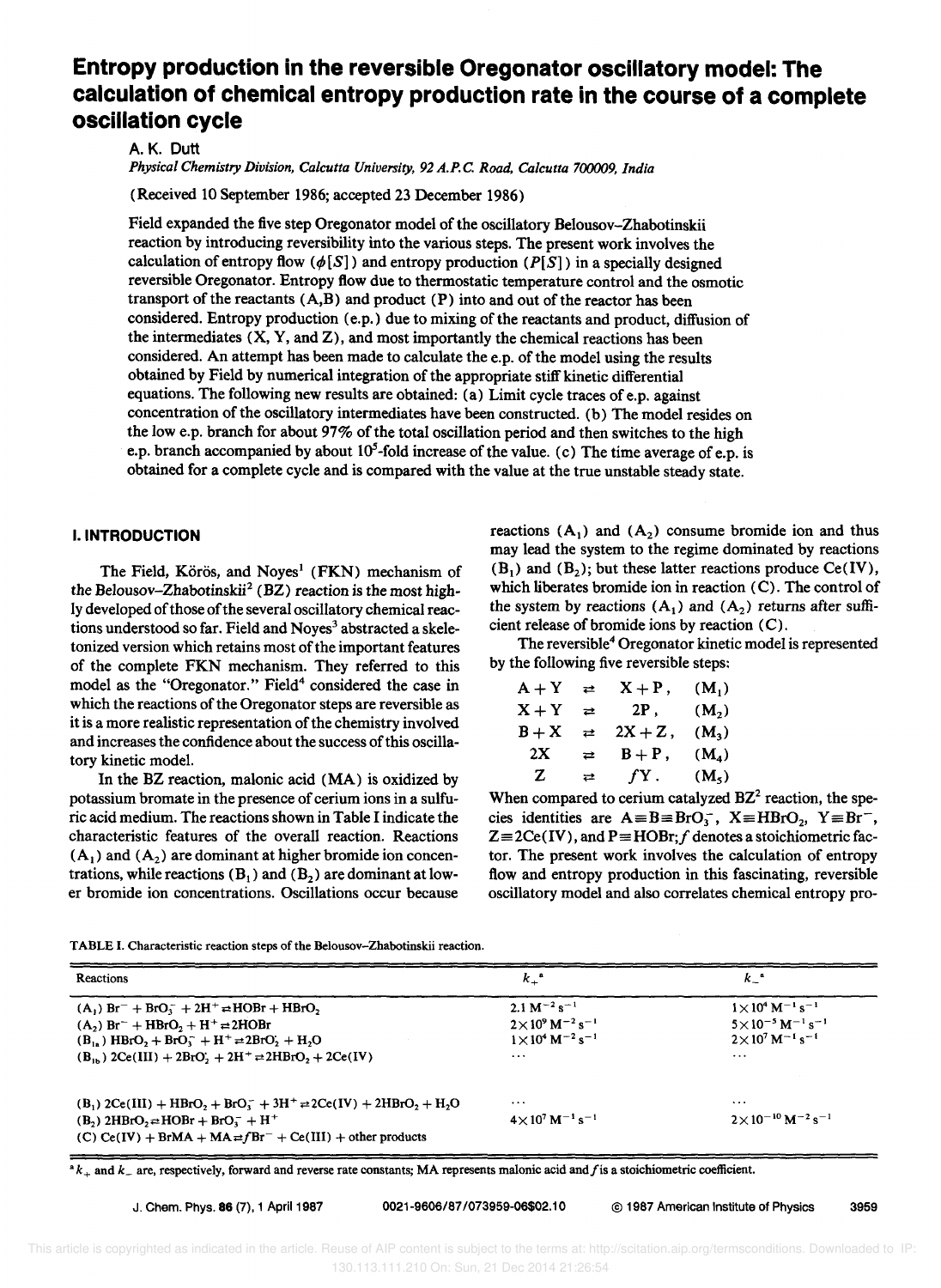duction rate with the intermediate concentrations X, Y, and Z at different stages in a complete oscillation cycle using numerical results of Field<sup>4</sup> on the reversible Oregonator.

### II. DESIGN AND RATE CONSTANT ASSIGNMENTS

For comparison with experiment, the conditions  $[BrO_3^-] = 0.06$  M and  $[H^+] = 0.8$  M are adopted. The concentrations of A, B, and P are assumed to be maintained at a constant value by flow through a semipermeable membrane or other appropriate device through which X, Y, and Z intermediates cannot pass.

Comparison of steps  $(M_1)$ ,  $(M_2)$ , and  $(M_4)$  with reactions  $(A_1)$ ,  $(A_2)$ , and  $(B_2)$  of Table I leads to the relations

$$
k_{\mathbf{M}_1} = k_{\mathbf{A}_1} [\mathbf{H}^+]^2 = 1.34 \mathbf{M}^{-1} \mathbf{s}^{-1},
$$
  
\n
$$
k_{\mathbf{M}_2} = k_{\mathbf{A}_2} [\mathbf{H}^+] = 1.6 \times 10^9 \mathbf{M}^{-1} \mathbf{s}^{-1},
$$
  
\n
$$
k_{\mathbf{M}_{-1}} = k_{\mathbf{A}_{-1}} = 1 \times 10^4 \mathbf{M}^{-1} \mathbf{s}^{-1},
$$
  
\n
$$
k_{\mathbf{M}_{-2}} = k_{\mathbf{A}_{-2}} = 5 \times 10^{-5} \mathbf{M}^{-1} \mathbf{s}^{-1},
$$
  
\n
$$
k_{\mathbf{M}_4} = k_{\mathbf{B}_2} = 4 \times 10^7 \mathbf{M}^{-1} \mathbf{s}^{-1},
$$
  
\n
$$
k_{\mathbf{M}_{-4}} = k_{\mathbf{B}_{-2}} = 1.6 \times 10^{-10} \mathbf{M}^{-2} \mathbf{s}^{-1}.
$$

The rate constant assignment of steps ( $M_{\pm 3}$ ), and ( $M_{\pm 5}$ ) are taken from the work of Field<sup>4</sup> as

$$
k_{\text{M}_3} = k_{\text{B}_{1a}} [\text{H}^+] = 8 \times 10^3 \text{ M}^{-1} \text{ s}^{-1}, k_{\text{M}_5} = 1 \text{ s}^{-1},
$$
  
 $k_{\text{M}_{-3}} = 4.8 \times 10^{11} \text{ M}^{-1} \text{ s}^{-1}, k_{\text{M}_{-5}} = 10^{-5} \text{ s}^{-1}.$ 

Step  $(M_5)$  corresponds to the reduction of  $Ce(IV)$  to Ce(III) by MA and BrMA with the liberation of  $Br^{-1}$  ion [reaction (C)]. The value of the stoichiometric coefficient  $f$ ,<br>յ

$$
\dot{\mathbf{J}} = \frac{\partial (\dot{X} \dot{Y} \dot{Z})}{\partial (X, Y, Z)} \n= \begin{bmatrix}\n-k_{M_{-1}} P - k_{M_2} Y + k_{M_3} B - 2k_{M_{-3}} XZ - 4k_{M_4} X \\
k_{M_1} A - k_{M_2} X \\
-k_{M_{-3}} X^2\n\end{bmatrix}
$$

The eigenvalues  $\lambda_i$  (i = 1 - 3), are the roots of the third order polynomial,

$$
\det\left(\dot{\mathbf{j}} - \lambda \mathbf{1}\right) = 0. \tag{3}
$$

A positive real part of any eigenvalue of the Jacobian matrix evaluated at the steady state  $(X_0, Y_0, Z_0)$  indicates instability of the stationary state.

## IV. ENTROPY PRODUCTION

The Prigogine<sup>5</sup> arguments distinguish entropy production in a system and entropy production associated with any fluxes between the system and its surroundings when the system is open in the thermodynamic sense. We may write for the entropy production per unit time

$$
\frac{diS}{dt} = P[S] = \int \sigma[S]dV \ge 0, \qquad (4)
$$

where  $\sigma[S]$  is the entropy production source per unit time

corresponds to the overall production of  $fBr^-$  ions for each two ceric ions consumed. The simple mass action definition of the equilibrium constant for step  $(M<sub>s</sub>)$  is not applicable. However in the kinetic equation presented in Sec. III, the stoichiometry of the step  $(M_5)$  is treated normally. The assigned values of  $k_{\rm Ms}$  and  $k_{\rm Mss}$  maintain the equilibrium position of step  $(M_5)$  far to the right. For a given set of rate constants of the component steps, the values of A, B, and P define the distance from equilibrium.

#### III. KINETIC STABILITY ANALYSIS

The mass-action rate expressions describing the dynamics of the model are

$$
\dot{X} = k_{\mathrm{M}_1}AY - k_{\mathrm{M}_{-1}}XP - k_{\mathrm{M}_2}XY + k_{\mathrm{M}_{-2}}P^2 + k_{\mathrm{M}_3}BX - k_{\mathrm{M}_{-3}}X^2Z - 2k_{\mathrm{M}_4}X^2 + 2k_{\mathrm{M}_{-4}}BP, \qquad (1a)
$$

$$
\dot{Y} = -k_{M_1}AY + k_{M_{-1}}XP - k_{M_2}XY + k_{M_{-2}}P^2
$$
  
+  $f k_{M_1}Z - f k_{M_{-1}}Y$ , (1b)

$$
\dot{Z} = k_{\rm M_3} B X - k_{\rm M_{-3}} X^2 Z - k_{\rm M_3} Z + k_{\rm M_{-3}} Y, \qquad (1c)
$$

where  $A$ ,  $B$ ,  $P$ ,  $X$ ,  $Y$ , and  $Z$  refer to the concentrations of the respective species; dot  $( \cdot )$  represents differentiation with respect to time. To get the steady state solution, Eqs.  $(1a)$ -(1c) may be reduced to a polynomial in  $X$  and this may be solved numerically for  $X_0$  (steady state value) using an interval-halving technique.

The stability of the stationary state is determined by the signs of real parts of the eigen values of the Jacobian matrix  $(\dot{J})$  evaluated at the stationary state.

$$
\begin{aligned}\nk_{\mathbf{M}_{-1}}P - k_{\mathbf{M}_{2}}Y & k_{\mathbf{M}_{3}}B - 2k_{\mathbf{M}_{-3}}XZ \\
&- k_{\mathbf{M}_{1}}A - k_{\mathbf{M}_{2}}X - f k_{\mathbf{M}_{-5}} & k_{\mathbf{M}_{-5}} \\
&- 2k_{\mathbf{M}_{-3}}X^{2} - k_{\mathbf{M}_{5}}\n\end{aligned}
$$
\n(2)

and volume and  $dV$  is the volume element. Likewise, we have for the entropy flow

$$
\frac{d_e S}{dt} = \phi[S] = \int \varphi_n d\Omega \,, \tag{5}
$$

where  $\varphi$ , is the component of the entropy current along the interior normal  $n$  to the boundary surface  $\Omega$ .

#### A. Entropy flow in the model

There are two kinds of contribution to the entropy flow in the model described, one due to thermostatic temperature control and one due to fluxes of matter due to osmotic transport through the semipermeable membrane.

The five component reaction steps are supposed to take place inside the open isothermal reactor, and each reaction is assumed to have a known heat of reaction value. Therefore, the flow of heat between the reactor and the thermostat through the isothermal wall contributes to the flow of en-

This article is copyrighted as indicated in the article. Reuse JeCheme Phys. You 86 No. 7,1 April 1987 the terms at p.org/termsconditions. Downloaded to IP: 130.113.111.210 On: Sun, 21 Dec 2014 21:26:54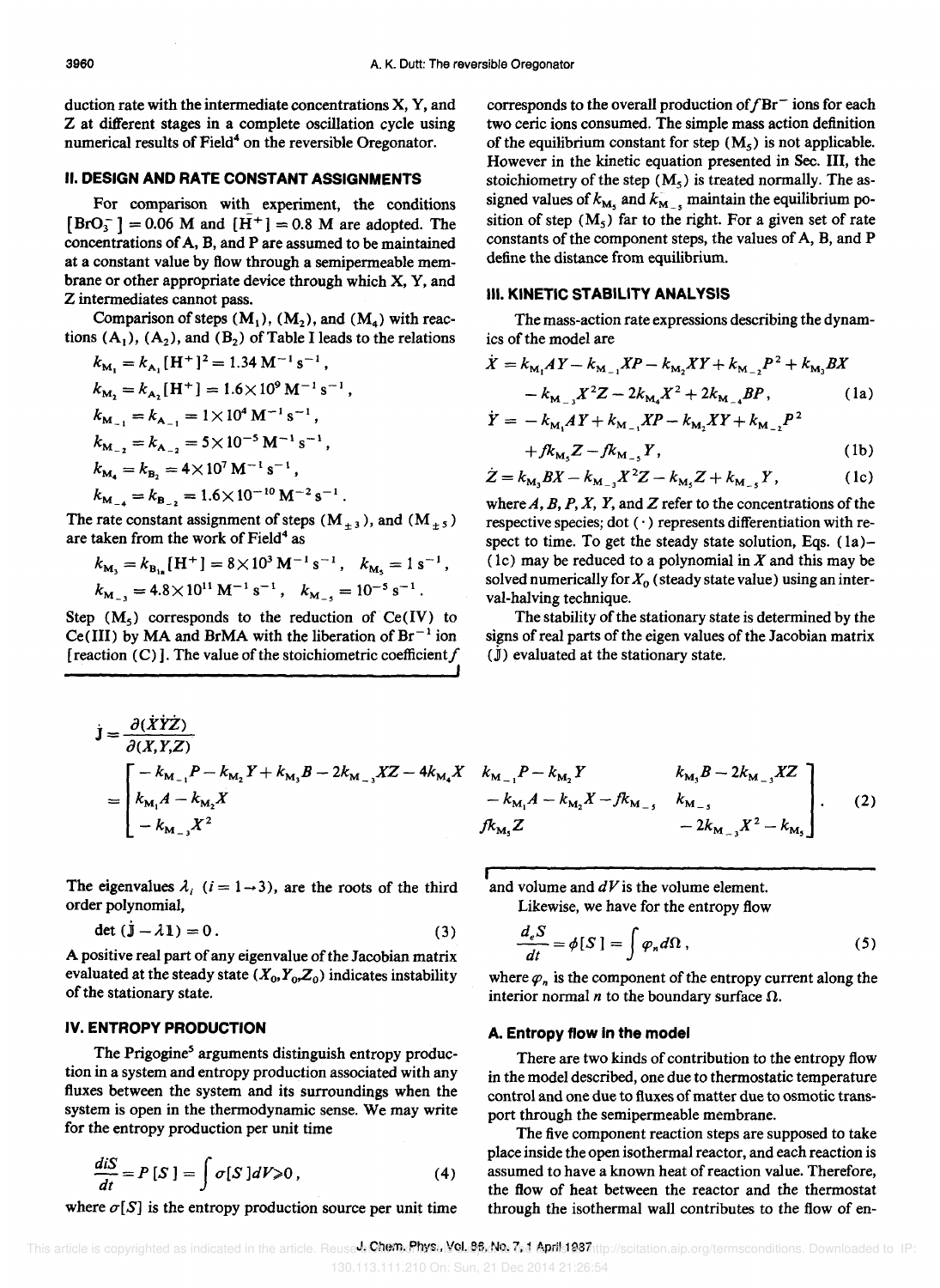i. Reactions  $(M_i)$  Reaction rate  $(w_i)$  Exp  $(A_i/RT)$ (M<sub>1</sub>)  $k_{M_1}AY - k_{M_{-1}}XP$   $(k_{M_1}AY/k_{M_{-1}}XP)$  $\mathbf{1}$ 2  $(M_2)$   $k_{M_2}XY - k_{M_{-2}}P^2$   $(k_{M_1}XY/k_{M_{-2}}P^2)$  $k_{\text{M}_3}BX - k_{\text{M}_{-3}}X^2Z$  (k<sub>M,</sub>B/k<sub>M\_3</sub>XZ) 3  $(M_3)$  $2k_{\mathbf{M}_4}X^2 - 2k_{\mathbf{M}_{-4}}BP$  ( $k_{\mathbf{M}_4}X^2/k_{\mathbf{M}_{-4}}BP$ ) 4  $(M_4)$ 5  $(M_5)$   $k_{\text{M}_1}Z-k_{\text{M}_{-1}}Y$   $(k_{\text{M}_1}Z/k_{\text{M}_{-1}}Y)$ 

TABLE II. Reaction rates and affinities of the different steps of the Oregonator.<sup>a</sup>

 $^*k_{M_{+i}}$  are the rate constants for the reactions  $M_{+i}$ ; A<sub>i</sub> is the affinity of the reaction  $M_i$  and A, B, P, X, Y, and Z are the concentrations of the reactants, product, and intermediates, respectively;  $w_i$  is the rate of reaction i.

tropy, whose value<sup>5</sup> [ $\varphi_n$  (thms)] per unit area of the surface  $\Omega$  is given by

$$
p_n(\text{thms}) = w_i T_{i}^{-1},\tag{6}
$$

where  $w_i$  is the heat flow along the geometrical coordinate j, *T* is the absolute temperature, and the subscript *j* is used for the derivation symbol  $\partial/\partial x_j$  with respect to coordinate  $x_j$ .

The components A and B are coming in and the product P is going out of the model system by osmotic flow through the semipermeable membrane. Osmotic force per unit area can be expressed in terms of the concentration difference  $(\Delta C_{\rm s})$  of the solute (S) across the membrane<sup>6</sup> by  $\sigma \Delta C_{\rm s}RT$ , where  $\sigma$  is the nonideality factor of the semipermeable membrane, *R* is the gas constant, and *T* is the absolute temperature. Therefore, the entropy flow  $\varphi_{n(\text{osm})}$  per unit area due to osmotic transport of the components A, B, and P is given by

$$
\varphi_{n(\text{osm})} = T^{-1} \sigma^2 (RT)^2 (L_A \Delta C_A^2 + L_B \Delta C_B^2)
$$

$$
- L_P \Delta C_P^2), \qquad (7)
$$

where  $L_i$  is the phenomenological coefficient applicable to the osmotic transport of the component  $i$  ( $i = A$ , B, P, respectively).

Therefore, the total entropy flow  $\phi[S]$  is given by

$$
\phi[S] = \int \varphi_n \, d\Omega
$$
  
=  $WT^{-1} + T^{-1} (RT)^2 \sigma^2 \Omega (L_A \Delta C_A^2 + L_B \Delta C_B^2 - L_P \Delta C_P^2)$ . (8)

#### **B. Entropy production**  $P[S]$  **in the model**

There are three kinds of contribution to the entropy production in the described model. One due to mixing of the chemical species, the second due to diffusion of the intermediates X, Y, Z whose concentrations vary excepting at the steady state, and third and most importantly the contribution due to chemical reaction.

The entropy of mixing<sup>7</sup> when 1 mol of  $i$  is introduced into a system is given by

$$
S_{\text{mix}} = -\ln x_i \tag{9}
$$

when  $x_i$  is the mole fraction of the component *i*. Since it is assumed that A, B, and P are kept constant, there are necessarily rates of entropy production due to the entropy of mixing of the in and outflow of A, B, and P. These rates per unit volume ( $\sigma_{\text{mix}}$ ) are expressed with the help of Table II as

$$
\sigma_{\text{mix}} = -w_1 \ln(A/N) + w_1 \ln(P/N) + 2w_2 \ln(P/N)
$$
  
\n
$$
-w_3 \ln(B/N) + w_4 \ln(P/N) + w_4 \ln(B/N)
$$
  
\n
$$
= \ln\left[\left(\frac{P}{A}\right)^{(k_{M_1}AY - k_{M_{-1}}XP)} \cdot \left(\frac{P}{N}\right)^{2(k_{M_2}XY - k_{M_{-2}}P^2)}
$$
  
\n
$$
\cdot \left(\frac{N}{B}\right)^{(k_{M_3}BX - k_{M_{-3}}X^2Z)} \cdot \left(\frac{PB}{N^2}\right)^{(2k_{M_4}X^2 - 2k_{M_{-4}}BP)}\right],
$$
  
\n(10)

where  $N$  is the total molar concentration.

The entropy production<sup>8</sup> ( $\sigma_{\text{diff}}$ ) due to diffusion of the components  $X$ ,  $Y$ , and  $Z$  is given by the expression

$$
\sigma_{\text{diff}} = -T^{-1} \sum_{i=1}^{3} J_i (\text{grad } \mu_i)_T , \qquad (11)
$$

where

$$
J_i = \rho_i (v_i - v) , \qquad (12)
$$

 $i = 1, 2, 3$  and corresponds to X, Y, Z species, respectively, and  $v$  is the barycentric velocity defined by

$$
v = \sum_{i=1}^{3} \rho_i v_i \rho^{-1}, \qquad (13)
$$

where  $\rho$  is the total density defined by

$$
\rho = \sum_{i=1}^{3} \rho_i \,. \tag{14}
$$

However, we can neglect this contribution if the reaction mixture is assumed to be stirred uniformly. In that case we would also have to consider entropy production due to stirring.

The rate of entropy production due to chemical reaction<sup>7</sup> ( $\sigma_{\text{chem}}$ ) is given by the expression

$$
\sigma_{\text{chem}} = T^{-1} \sum_{i=1}^{5} w_i A_i , \qquad (15)
$$

where  $w_i$  and  $A_i$  are velocity and affinity of the *i*th reaction, respectively. Substituting the values of the velocities and affinities from Table II, and then applying simple algebra, one obtains

$$
\sigma_{\text{chem}} = T^{-1} \Bigg[ (k_{\text{M}_1} A Y - k_{\text{M}_{-1}} X P) R T \ln \frac{k_{\text{M}_1} A Y}{k_{\text{M}_{-1}} X P} + (k_{\text{M}_2} X Y - k_{\text{M}_{-2}} P^2) R T \ln \frac{k_{\text{M}_2} X Y}{k_{\text{M}_2} P^2} + (k_{\text{M}_3} B X - k_{\text{M}_{-3}} X^2 Z) R T \ln \frac{k_{\text{M}_3} B}{k_{\text{M}_{-3}} X Z} \Bigg]
$$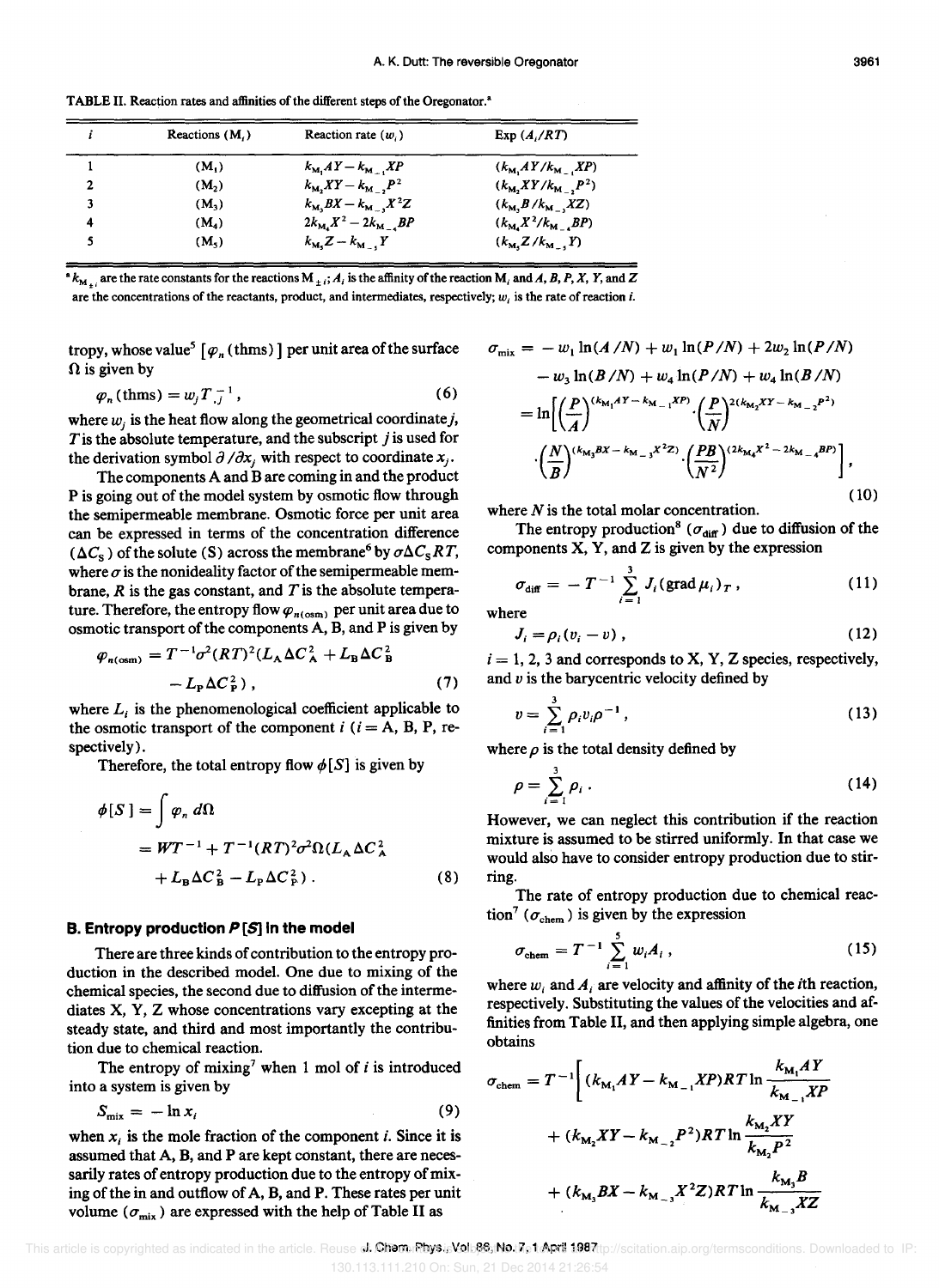TABLE III. Data from the work of Field (Ref. 4) on the reversible Oregonator model.

| Observation<br>(i)      | Time in<br>s<br>$(t_i)$ | $log X^a$ | $log Y^*$ | $\log Z^*$ | $(5 + \log \sigma_{\text{chem}})_i$ | $\bar{\sigma}_{\rm chem}^{\quad b}$<br>$(e.u. s^{-1})$ |
|-------------------------|-------------------------|-----------|-----------|------------|-------------------------------------|--------------------------------------------------------|
| 1                       | $\sim 0$                | $-5.50$   | $-7.90$   | $-7.00$    | 3.838                               |                                                        |
| $\overline{\mathbf{c}}$ | 0.5                     | $-5.50$   | $-6.50$   | $-3.50$    | 4.091                               |                                                        |
| 3                       | 1.0                     | $-6.00$   | $-4.00$   | $-3.50$    | 5.924                               |                                                        |
| 4                       | 1.25                    | $-10.25$  | $-4.00$   | $-3.50$    | 2.925                               |                                                        |
| 5                       | 2.50                    | $-10.25$  | $-3.70$   | $-4.40$    | 2.254                               |                                                        |
| 6                       | 5.00                    | $-10.25$  | $-3.80$   | $-5.50$    | 1.927                               |                                                        |
| 7                       | 7.50                    | $-10.25$  | $-4.00$   | $-6.75$    | 1.690                               |                                                        |
| 8                       | 10.00                   | $-10.25$  | $-4.20$   | $-7.30$    | 1.678                               |                                                        |
| 9                       | 12.50                   | $-10.25$  | $-4.30$   | $-7.50$    | 1.373                               |                                                        |
| 10                      | 15.00                   | $-10.25$  | $-4.40$   | $-7.60$    | 1.262                               |                                                        |
| 11                      | 17.50                   | $-10.25$  | $-4.50$   | $-7.60$    | 1.155                               | $7.268\times10^{-5}$                                   |
| 12                      | 20.00                   | $-10.25$  | $-4.70$   | $-7.60$    | 0.936                               |                                                        |
| 13                      | 22.50                   | $-10.25$  | $-4.90$   | $-7.60$    | 0.730                               |                                                        |
| 14                      | 25.00                   | $-10.25$  | $-5.20$   | $-7.60$    | 0.415                               |                                                        |
| 15                      | 27.50                   | $-10.25$  | $-5.30$   | $-7.60$    | 0.312                               |                                                        |
| 16                      | 30.00                   | $-10.25$  | $-5.40$   | $-7.60$    | 0.205                               |                                                        |
| 17                      | 32.50                   | $-10.25$  | $-5.50$   | $-7.60$    | 0.177                               |                                                        |
| 18                      | 35.00                   | $-10.15$  | $-5.60$   | $-7.60$    | 0.083                               |                                                        |
| 19                      | 37.50                   | $-10.10$  | $-6.00$   | $-7.60$    | 0.214                               |                                                        |
| 20                      | 40.00                   | $-10.00$  | $-6.25$   | $-7.50$    | 0.309                               |                                                        |
| 21                      | 42.00                   | $-9.50$   | $-6.50$   | $-7.00$    | 0.050                               |                                                        |
| 22                      | 42.80                   | $-5.50$   | $-7.90$   | $-7.00$    | 3.838                               |                                                        |

 $X_0 = 2.3 \times 10^{-3}$  (M),  $Y_0 = 2.8 \times 10^{-7}$  (M),  $Z_0 = 1.03 \times 10^{-6}$  (M); subscript "0" indicates the value at the

steady state.<br>  $\frac{b}{(5 + \log \sigma_{\text{chem}})} = \frac{\sum_i t_i (5 + \log \sigma_{\text{chem}})_i}{\sum_i t_i} = 0.8614; (\sigma_{\text{chem}})_0 = 5.946 \times 10^{-3} \text{ e.u. s}^{-1}.$ 

+ 
$$
(2k_{M_4}X^2 - 2k_{M_{-4}}BP)RT \ln \frac{k_{M_4}X^2}{k_{M_{-4}}BP}
$$
  
+  $(k_{M_5}Z - k_{M_{-5}}Y)RT \ln \frac{k_{M_5}Z}{k_{M_{-5}}Y}$ . (16)

#### **v. RESULTS AND DISCUSSION**

Substituting the assigned values of A, B, and the  $k_{M_{\perp}}$ 's  $(i = 1 \rightarrow 5)$  as has been discussed in Sec. II, one can formulate an expression for  $\sigma_{chem}$  for different sets of concentrations of the intermediates X, Y, and Z in terms of the stoichiometric factor  $f$  and the product concentration  $P$ . The ratio  $A/P$  measures the position of the Oregonator steady state with respect to equilibrium. The steady state may be maintained far from equilibrium by increasing the ratio  $A / P$ . Field<sup>4</sup> discussed in detail the stability of the reversible Oregonator steady state as a function of the stoichiometric factor  $f$ , the concentration of the product  $P$ , and the assumed value of  $k_{\text{M}_s}$ . In the same paper he numerically integrated the kinetic equations  $(1a)-(1c)$  for the reversible Oregonator using a BASIC version of the Gear algorithm for numerical integration of stiff differential equations. Limit cycle oscillations of a form very similar to those seen in the Belousov-Zhabotinskii reaction were found *(vide* Figs. 3 and 4 of Ref. 4) assuming  $f = 1$  and  $P = 10^{-4}$  M. The oscillation period was found to be about 42.S s. The values of different sets of concentrations of X, Y, and Z obtained from this paper have been listed in Table **III** at different stages in a complete oscillation cycle. Here, in addition to the assigned values discussed in Sec. II, let us further assign  $P = 10^{-4}$  M and  $f = 1$ . Equation (16) then takes the form

$$
10^{3} \times \sigma_{\text{chem}} = 4.56 \left[ (80.4Y - 10^{3}X) \log \frac{0.0804Y}{X} + (1.6 \times 10^{12}X \cdot Y - 5 \times 10^{-10}) \log(0.32 \times 10^{22}X \cdot Y) + (0.48 \times 10^{6}X - 4.8 \times 10^{14}X^{2}Z) \log \frac{10^{-9}}{XZ} + (8 \times 10^{10}X^{2} - 0.192 \times 10^{-11}) \log(41.666 \times 10^{21} \cdot X^{2}) + (10^{3}Z - 10^{-2}Y) \log \left( \frac{10^{5}Z}{Y} \right) \right].
$$
\n(17)

**I** 

It is interesting to note that by applying Eq. (17) one can calculate  $\sigma_{\text{chem}}$  for each set of values of X, Y, and Z during oscillatory phases of the reversible Oregonator. It should be remembered that the assumptions made during formulation of Eq. (17) are essentially  $f = 1$  and  $P = 10^{-4}$  M; these were The assumptions made by Field<sup>4</sup> during numerical integration of the Oregonator differential equations  $(1a) - (1c)$ . The entropy production values ( $\sigma_{\text{chem}}$ ) calculated by Eq. (17) have been listed in a different column in the same table (Table III) for each set of values of X, Y, and Z.  $\sigma_{chem}$  values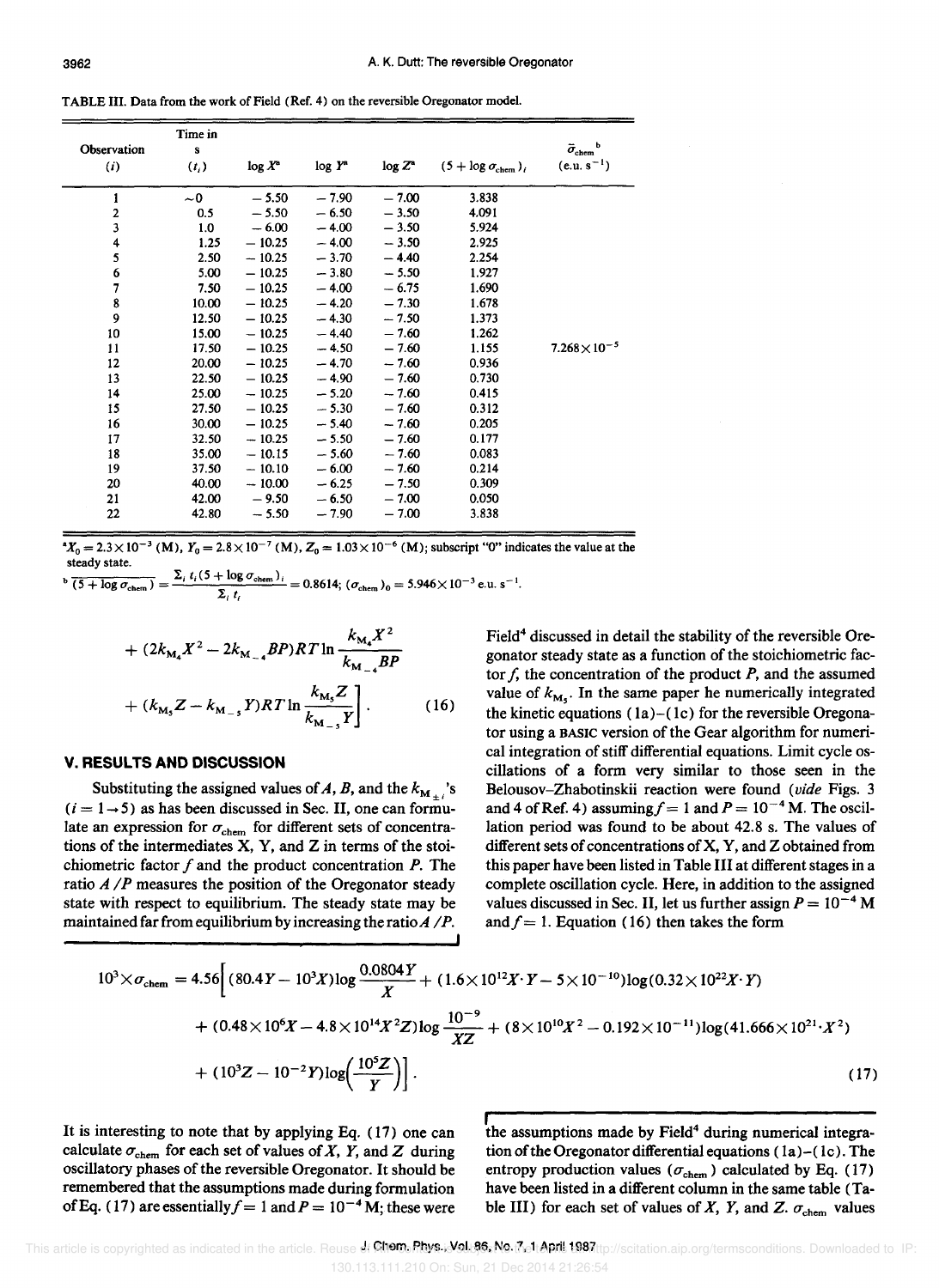

FIG. 1. A plot of  $\sigma_{\rm chem}$  against time in the reversible Oregonator model. The data are from Table III. The dotted line indicates  $\overline{\sigma_{chem}}$  in one oscillation cycle.

have been plotted against time  $(t)$  in the course of a complete oscillation cycle (Fig. 1). The limit cycle trajectories of  $\sigma_{\text{chem}}$  vs X,  $\sigma_{\text{chem}}$  vs Y, and  $\sigma_{\text{chem}}$  vs Z have been shown in Figs. 2, 3, and 4, respectively. The time average value  $(\bar{\sigma}_{chem})$  during the illustrated oscillation cycle has been cal-



FIG. 2. A limit cycle trace of  $\sigma_{\text{chem}}$  against concentration X in the reversible Oregonator model. The data are from Table III.



FIG. 3. A limit cycle trace of  $\sigma_{\text{chem}}$  against concentration Y in the reversible Oregonator model. The data are from Table III.

culated from Fig. 1 to be  $7.268 \times 10^{-5}$  e.u. s<sup>-1</sup> and is represented by a dotted line in the same figure. The calculated entropy production  $[(\sigma_{chem})_0]$  at the true unstable steady state is  $5.946 \times 10^{-3}$  e.u. s<sup>-1</sup>.

From the limit cycle trajectories of Figs. 2-4, it is clear that oscillation in the reversible Oregonator model of Field<sup>4</sup> results from the transition between two unstable steady state branches. One steady state branch lies in the high entropy production (e.p.) mode and the other in the low e.p. mode. The transition between these two unstable steady state branches takes place when the required kinetic condition for oscillatory instability is maintained *(vide* Sec. **III).** It is very interesting to note that for most of the time ( $\sim$ 97%) during the illustrated oscillation cycle, the Oregonator remains at the low e.p. steady state branch and there is about  $10<sup>5</sup>$ -fold increase of this value when it switches to high e.p. mode.

#### **VI. CONCLUSION**

Chemical oscillation in the B-Z reaction is an example of higher-order time structure accompanied by decrease<sup>5,9,11</sup> of entropy production rate. This theoretical treatment of reversible Oregonator is an extension of the work of Field<sup>4</sup> with an effort to investigate the role of chemical entropy production rate in the course of a complete oscillation cycle. The principal objective of this work is to correlate the entropy production with the concentrations of the interme-